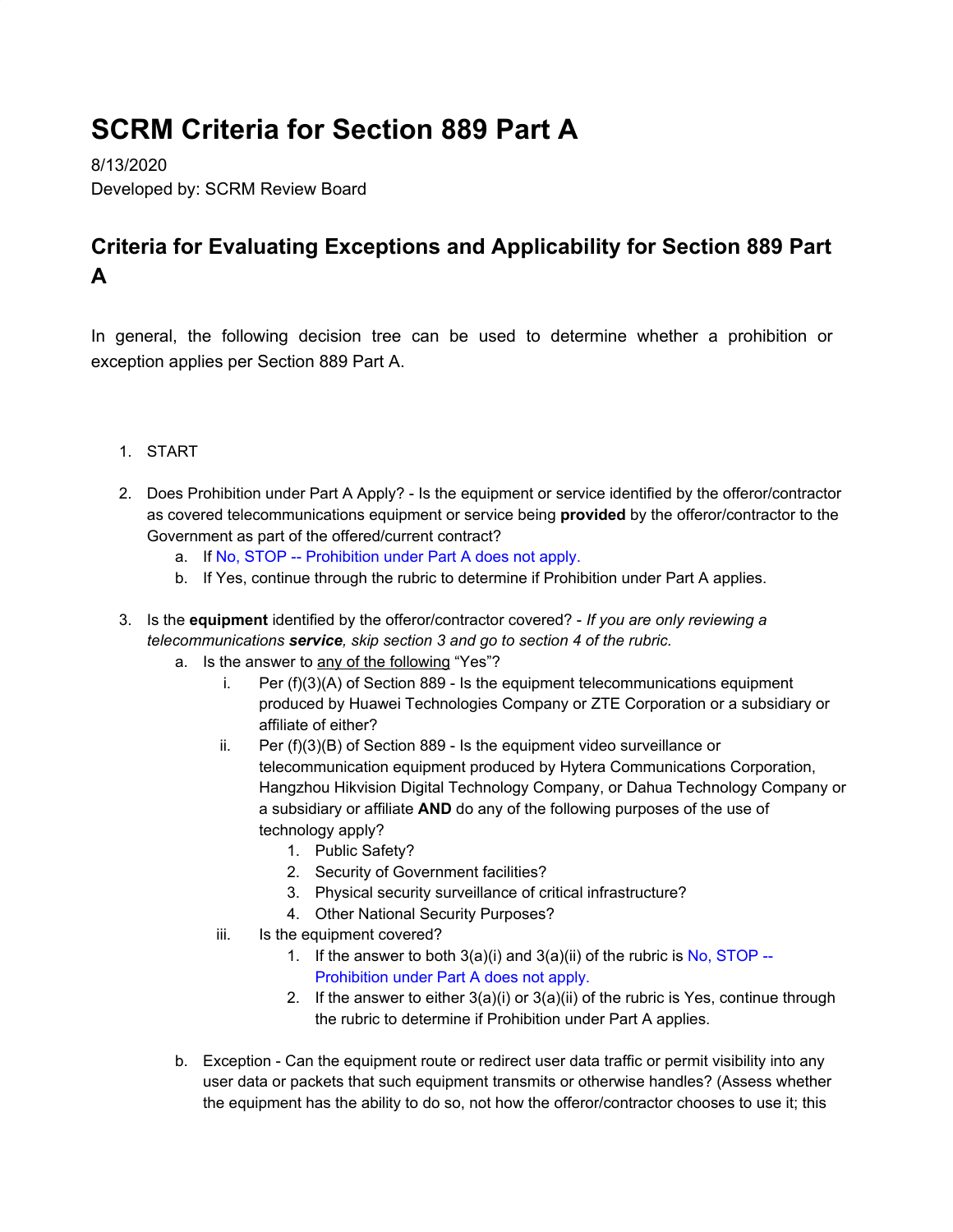exception only applies to equipment that "cannot" route or redirect user data traffic or permit visibility into any user data, not equipment that "does not" based on its current configuration.)

- i. If No, exception at Section  $889(a)(2)(B)$  applies and Prohibition under Part A does not apply.
- ii. If Yes, continue through the rubric to determine if Prohibition under Part A applies.
- c. Repeat Section 3 for each piece of equipment identified by the offeror/contractor.
- 4. Is the **service** identified by the offeror/contractor covered? *If you are only reviewing telecommunications equipment, use section 3 of the rubric and skip section 4.*
	- a. Is the answer to any of the following "Yes"?
		- i. Per (f)(3)(C) of Section 889 Is the service telecommunications or video surveillance services provided by Huawei Technologies Company, ZTE Corporation, Hytera Communications Corporation, Hangzhou Hikvision Digital Technology Company, or Dahua Technology Company or a subsidiary or affiliate?
		- ii. Per (f)(3)(C) of Section 889 Is the service using telecommunications or video surveillance equipment produced by Huawei Technologies Company, ZTE Corporation, Hytera Communications Corporation, Hangzhou Hikvision Digital Technology Company, or Dahua Technology Company or a subsidiary or affiliate?
		- iii. Is the service covered?
			- 1. If the answer to both  $4(a)(i)$  and  $4(a)(ii)$  of the rubric is No, STOP --Prohibition under Part A does not apply.
			- 2. If the answer to either  $4(a)(i)$  or  $4(a)(ii)$  of the rubric is Yes, continue through the rubric to determine if Prohibition under Part A applies.
	- b. Exception Is the service provided to the Government a service that connects to the facilities of a third-party, such as backhaul, roaming, or interconnection arrangements? (This exception only applies to the Government contracting with an entity to provide a service)
		- i. If Yes, exception at Section 889(a)(2)(A) applies and Prohibition under Part A does not apply
		- ii. If No, continue through the rubric to determine if Prohibition under Part A applies.
	- c. Repeat section 4 for each service identified by the offeror/contractor.
- 5. Is the telecommunications equipment or service identified by the offeror/contractor prohibited? (please review additional information provided by the offeror/contractor about the equipment/service(s))
	- a. System
		- i. Is the covered equipment or service part of a system?
			- 1. If No, STOP -- Prohibition under Part A does not apply.
			- 2. If Yes, continue through the rubric to determine if Prohibition under Part A applies.
		- ii. What is the system (define the system) that it is a part of?
	- b. Substantial/Essential, Critical Is the answer to either of the following "Yes"?
		- i. Is the covered equipment or service a substantial or essential component of the defined system?
		- ii. Is the covered equipment or service Critical Technology of the defined system?